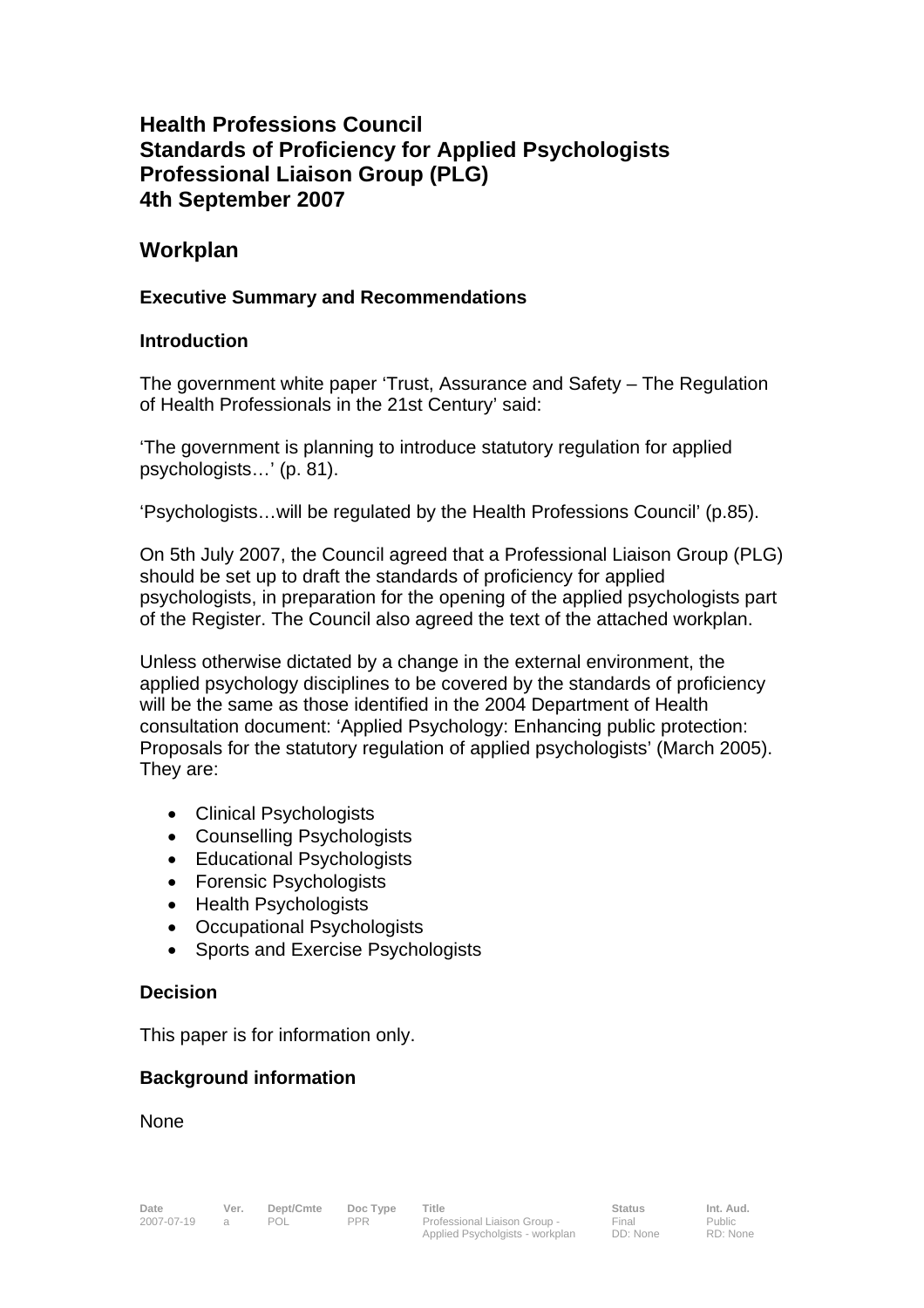# **Resource implications**

None

## **Financial implications**

None

## **Appendices**

None

## **Date of paper**

21st August 2007

Date Ver. Dept/Cmte Doc Type Title **Status** Status Int. Aud. 2007-07-19 a POL PPR Professional Liaison Group - Applied Psycholgists - workplan

Final DD: None Public RD: None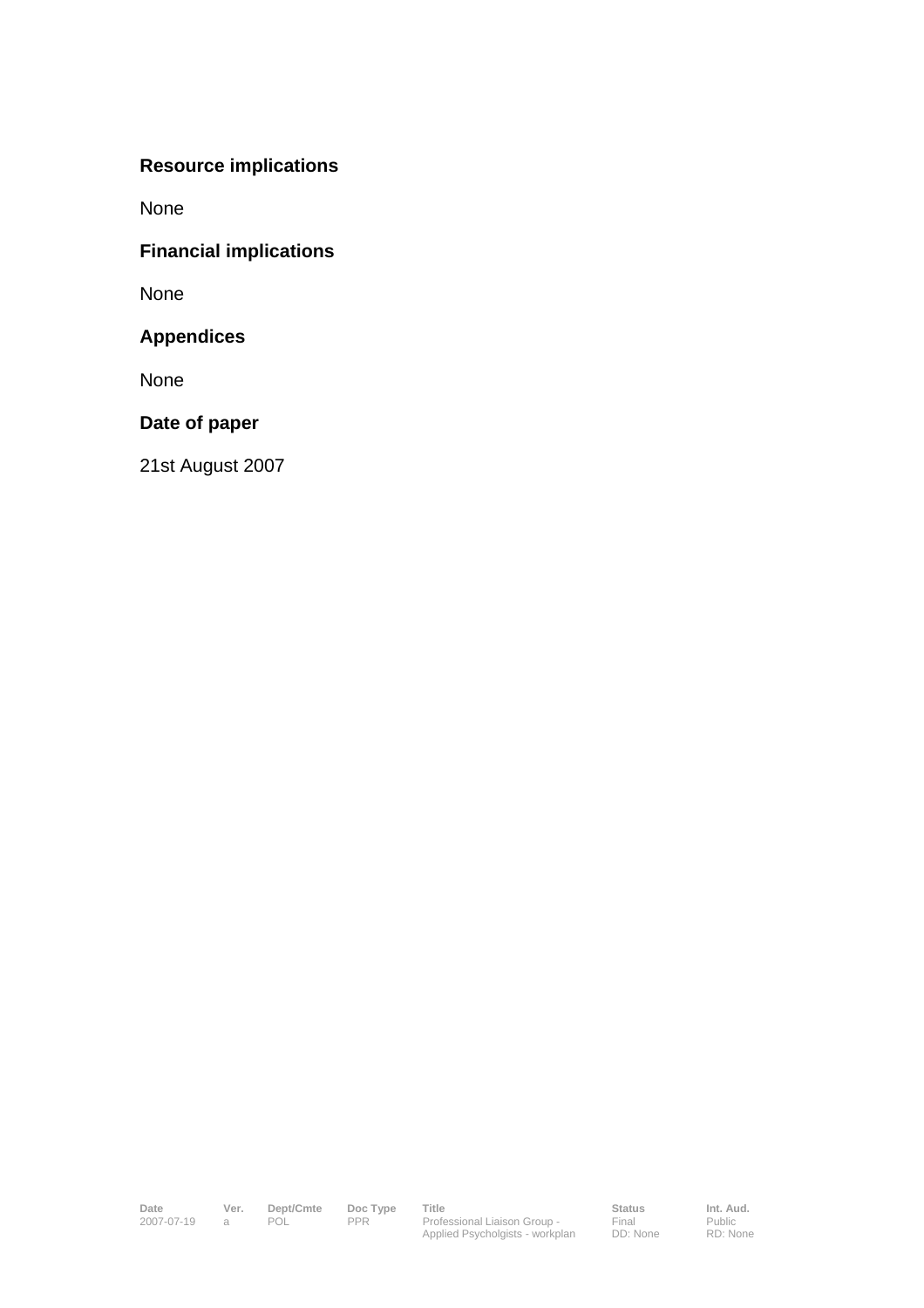## **Standards of proficiency for Psychologists – Professional Liaison Group (PLG)**

## **Workplan**

### **1. PLG sponsor**

The Council

### **2. PLG Mission Statement / Terms of reference**

To draft the standards of proficiency for psychologists.

The PLG should consider all relevant information in drafting the standards which might include:

- national occupational standards for psychologists;
- standards produced by the British Psychological Society; and
- the subject benchmark statement for Psychology produced by the Quality Assurance Agency (QAA).

#### **3. Meetings**

The PLG should conclude its work in no more than three meetings.

#### **4. Membership**

The PLG should consist of up to ten members. Membership should be drawn from amongst the following groups:

- council members registrant and lay;
- representatives from the British Psychological Society and other representative organisations;
- representatives from education providers; and
- representatives from patient organisations.

The PLG should be chaired by a member of Council. The Chair and President will be responsible for agreeing the exact membership of the PLG.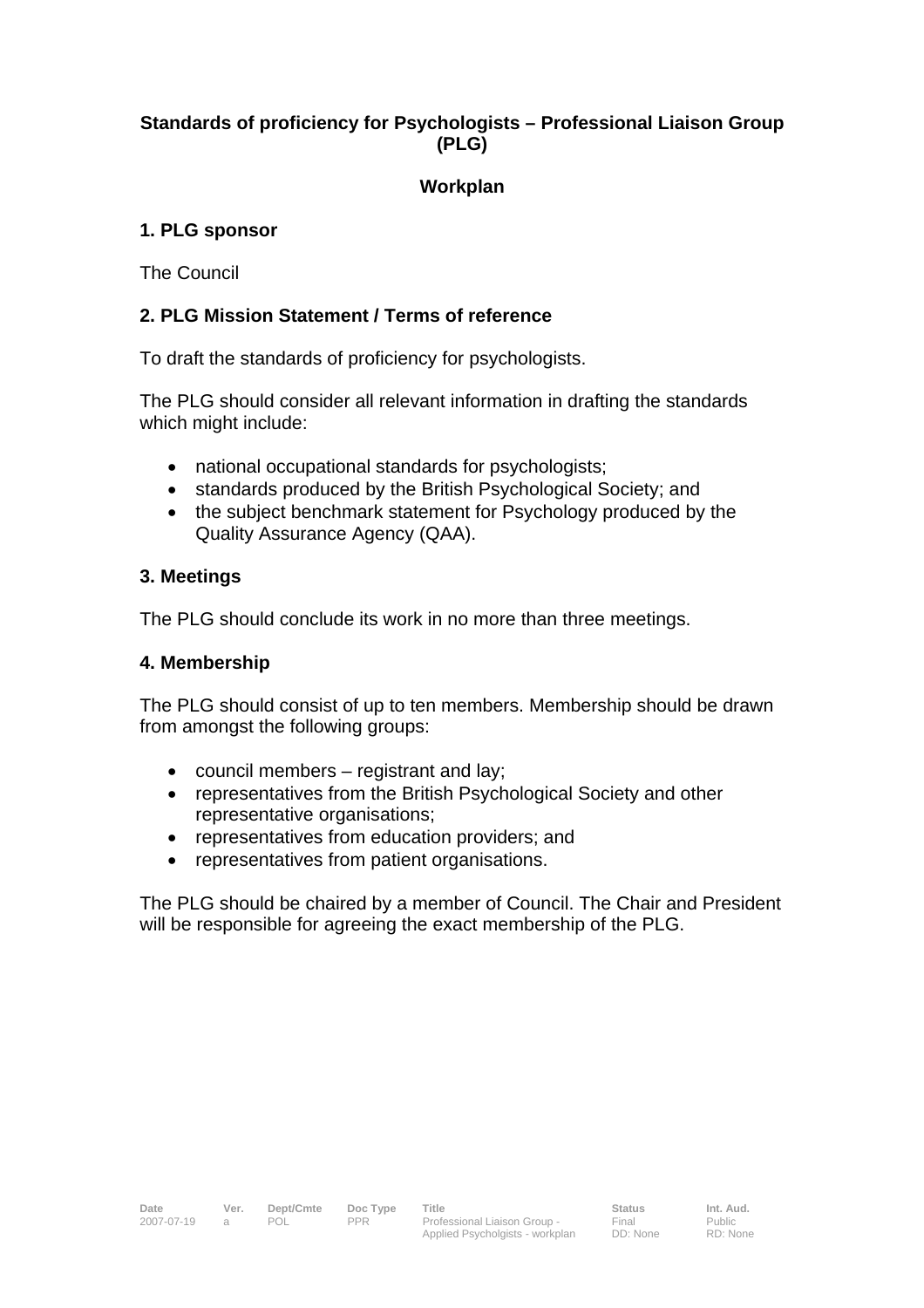#### **5. Timetable and outline of activities**

The following is a draft timetable for the PLG's work and includes an outline of the group's activities at each meeting.

The plan assumes that the work will not be concluded in less than three meetings and that an applied psychologists part of the Register will not open before 1 April 2008. As this date is subject to change, any subsequent alterations to the timetable will be agreed with the chair.

#### **12th June 2007**

• Education and Training Committee meeting – recommendation of workplan to Council

## **5th July 2007**

• Council meeting – approval of workplan

#### **September 2007**

1st meeting of PLG early September

- First draft of standards
- Legal context and background of the standards
- Other standards and frameworks (e.g. mapping of existing standards of proficiency against QAA benchmark statements).

## **Late September/ early October 2007**

2nd Meeting late September/ early October

• Second draft of standards

## **October 2007**

3rd meeting October

• Final draft of standards

Standards to be approved for consultation via chair's action of the chair of the Education and Training Committee.

#### **November 2007 to January 2008**

Public consultation